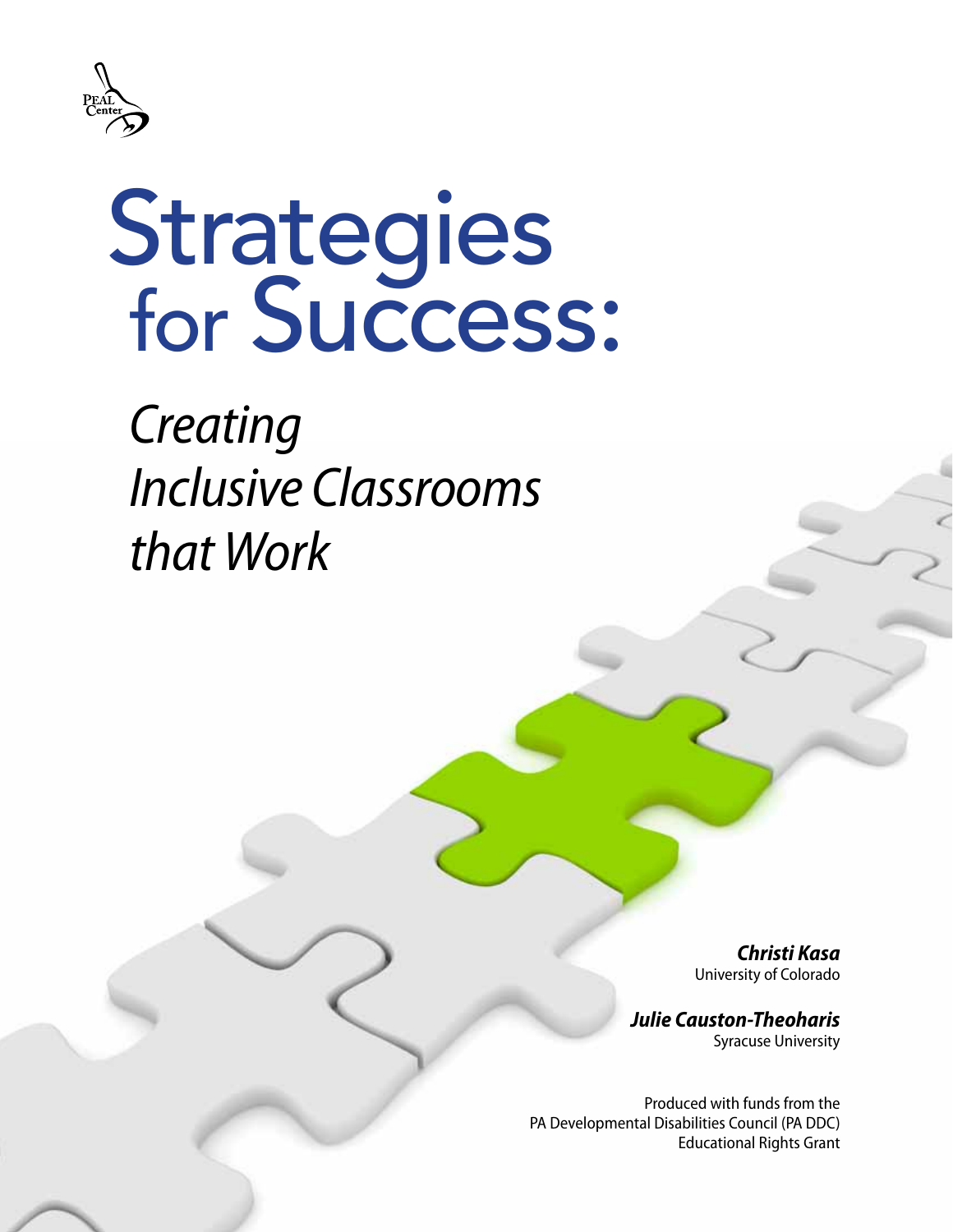



*As educators recognize the benefits of inclusive schooling, they are beginning to work together to make inclusive placements a reality.*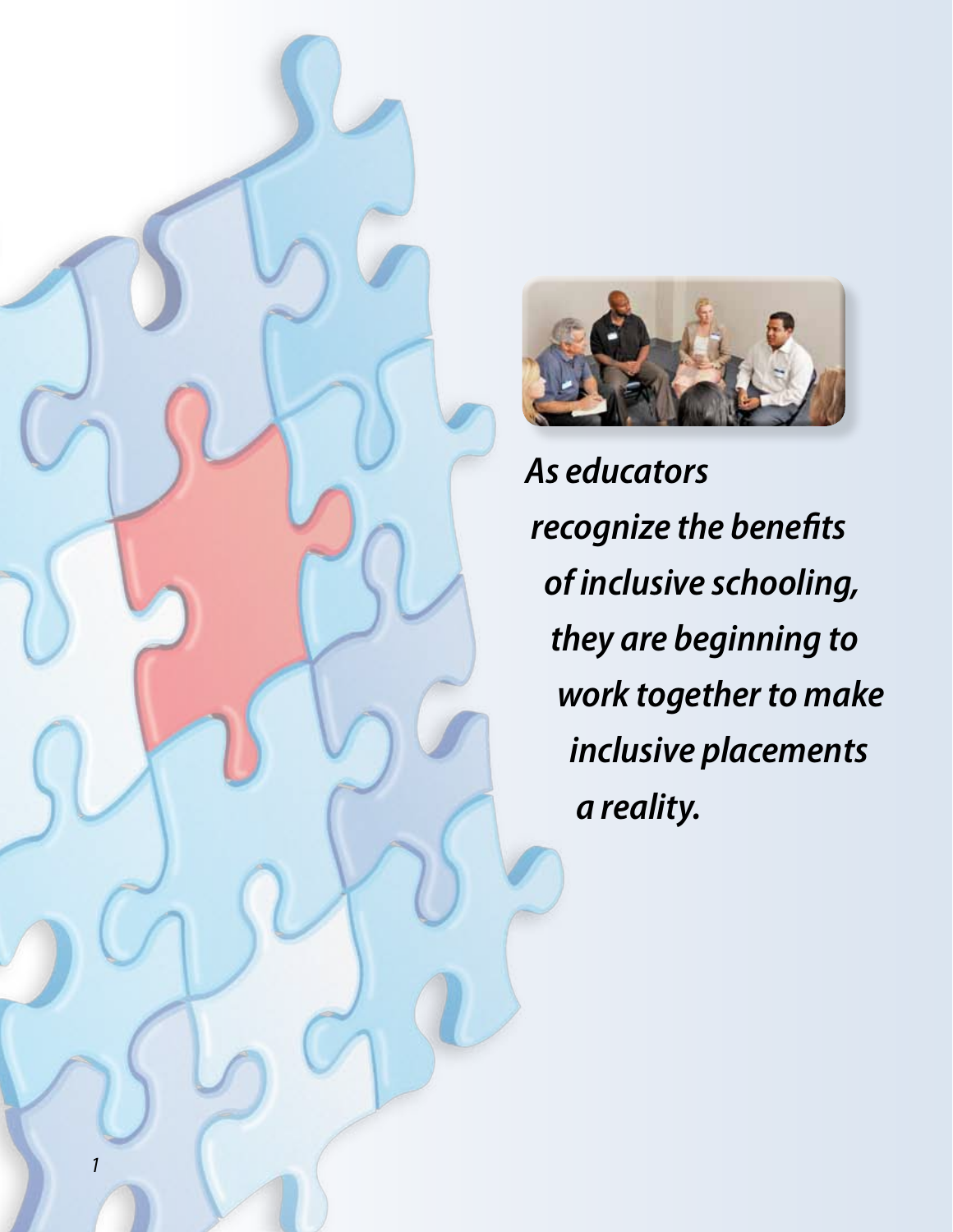# **Collaborating for Inclusion**

# Historically, parents have been at the forefront in advocating

for inclusive placements, but as research begins to show positive outcomes for both students with and without disabilities in inclusive classrooms,\* teachers and administrators are moving to create successful inclusive classrooms for students with disabilities.

Although strategies regarding family-school collaboration and successful inclusive placements have been well defined in the professional literature for many years, this practice continues to be new for many schools across the country. This booklet will provide teachers, administrators and families with the key steps necessary to work together as a team when creating successful inclusive placements.

To begin the planning process, it is essential that the team of parents and professionals share a common understanding of inclusive education and best practice strategies. They will need a clear picture of what inclusive classrooms look like so, as they plan, they will have a desired goal in mind.

#### *Defining Inclusion*

When students with disabilities receive special education services in the general education classroom it is called *inclusive education.* Within educational literature, inclusion is described in many different ways. Schwarz (2006) states, "The strategy behind inclusion is to design supports—innovative approaches to learning, differentiated instruction, curricular adaptations—for every student in the classroom, to include the entire spectrum of learners" (p. 35).

In addition to the design of supports and strategies that allow for a successful inclusive classroom, inclusion is also a philosophy where all students are valued and supported to participate meaningfully with each other. When reflecting on what has made for meaningful inclusive practices for himself, Jamie Burke, disability rights advocate and college student with autism writes:

*Teachers must be willing to not just give me a desk and then leave me to fill the chair. I need to be asked questions, and given time for my thoughtful answers. Teachers need to become as a conductor, and guide me through the many places I may get lost.* (Kasa-Hendrickson & Burke, 2009)

Clearly inclusion is about a set of best practice strategies coupled with the moral view that all students bring value to the general education classroom.

#### *What Does a Successful Inclusive Classroom Look Like?*

#### *In inclusive classrooms students have a variety of ways to access information and demonstrate what they know*

When teachers and families come together to plan for inclusion they often ask, "What does a successful inclusive classroom look like?" When Mrs. Jackson worked to include Kelly (a student with Williams syndrome) in 8<sup>th</sup> grade biology she asked herself, "What skills does Kelly have that will help her to access the curriculum?" Through talking to Kelly's parents, Kelly, and observing her in the classroom Mrs. Jackson found that she was very good at explaining key concepts verbally and also at demonstrating knowledge through hands on materials. Mrs. Jackson decided that she would have the students work with partners to demonstrate the phases of mitosis using clay. The students constructed models of cells and used rice, pasta, and candy to show how

<sup>\*(</sup>Causton-Theoharis & Theoharis, 2008; Copland & Cosbey, 2009; Cosier, Causton-Theoharis, & Theoharis, under review; Jackson, Ryndak, & Mathot-Buckner, 2001; Peterson & Hittie, 2003)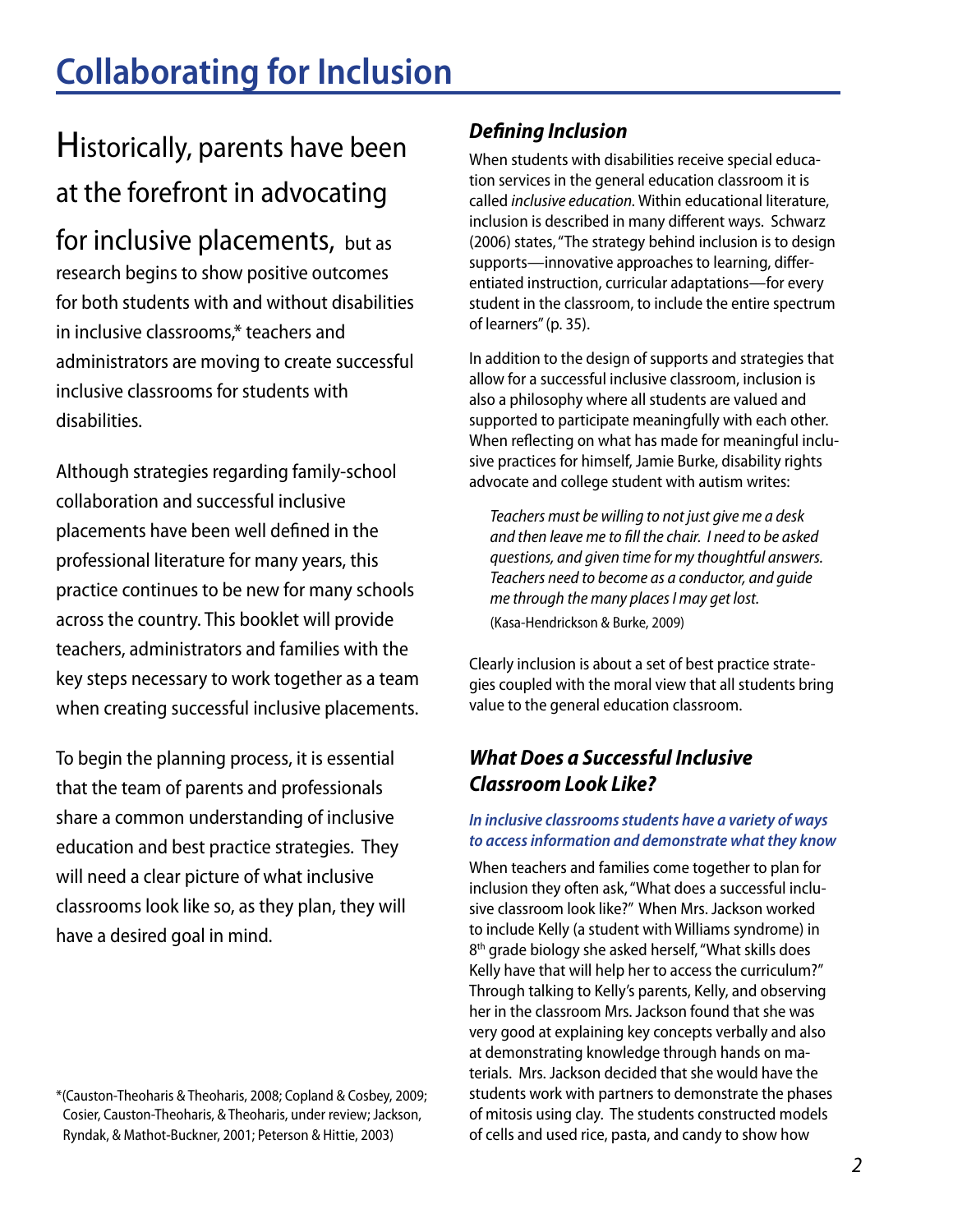the parts of the cells divide. Kelly was able to show all of the major parts of this process through molding the clay. Mrs. Jackson noted, "I would have never thought of doing this had it not been for Kelly. She has really helped me to find new strategies for teaching that are helping all of the student in my room." Kelly's need for hands-on learning and demonstration led Mrs. Jackson to incorporate strategies that ended up being beneficial for all of her students. Further, when the students in the class took the quiz on cells, Kelly was given her quiz orally; this allowed her to show her knowledge of the content while using her strong verbal skills. Teachers of successful inclusive classrooms utilize student strengths, incorporate creative teaching strategies, and support peer interaction.

#### *Inclusive classrooms focus on utilizing strengths*

Educators should remain focused on the strengths of the child instead of areas of weakness. The team should ask, "What skills and strengths does the child have that will help her learn and develop social relationships?" and "How can those strengths and skills be utilized to help my child learn in the classroom?" Some teams have put together a *strength and strategies* profile (Kluth & Diamon-Borowski, 2005) to help their team members see what is possible (See Table 1 on page 14 for a sample strengths and strategies profile). Sharing strategies that work best to provide access to the general education curriculum as well as social relationships can assist the team in working together to focus on *how* the child can be a successful member of the general education classroom (Jorgensen, McSheehan, & Sonnenmeier, 2007).

#### *Inclusive classrooms create a sense of belonging*

When Mike moved from the special education classroom and became a member of the general education classroom, his teacher worked to make sure he was an equal member of the class. The teacher ensured that Mike had the same supplies and books that his peers did. He ensured that Mike was seated at the front of the class next to peers who would welcome him and would work with him in cooperative learning groups. The teacher made sure that Mike did not leave the classroom, but that speech, occupational therapy, and physical therapy services came into the classroom to provide services. Finally the teacher made sure that Mike was able to share ideas and questions just as the rest of the members of the class. All of these strategies were welcoming and were their first step to ensuring belonging.

### The Basics on Belonging

- 1. Communication to the student with disabilities should not be in a loud and condescending tone. Speak to a student with disabilities in the same way you would any student.
- 2. Do not talk about the student in front of them as if they were not there. Maintain respect and dignity at all times.
- 3. Peers should be taught to respect and support the students with disabilities. This happens first through modeling.
- 4. Students with disabilities should be given a chance to share their ideas and answers in similar ways to their peers. Remember to call on the student with a disability too.
- 5. Students with disabilities should not sit next to each other and should not be in the same group for activities. Spread students out in the class and create heterogeneous groups.
- 6. Students with disabilities should have the same supplies and materials as all of the other students.
- 7. Transitions should happen with other students. Students with disabilities should not leave early for recess, the end of the day, or for other activities

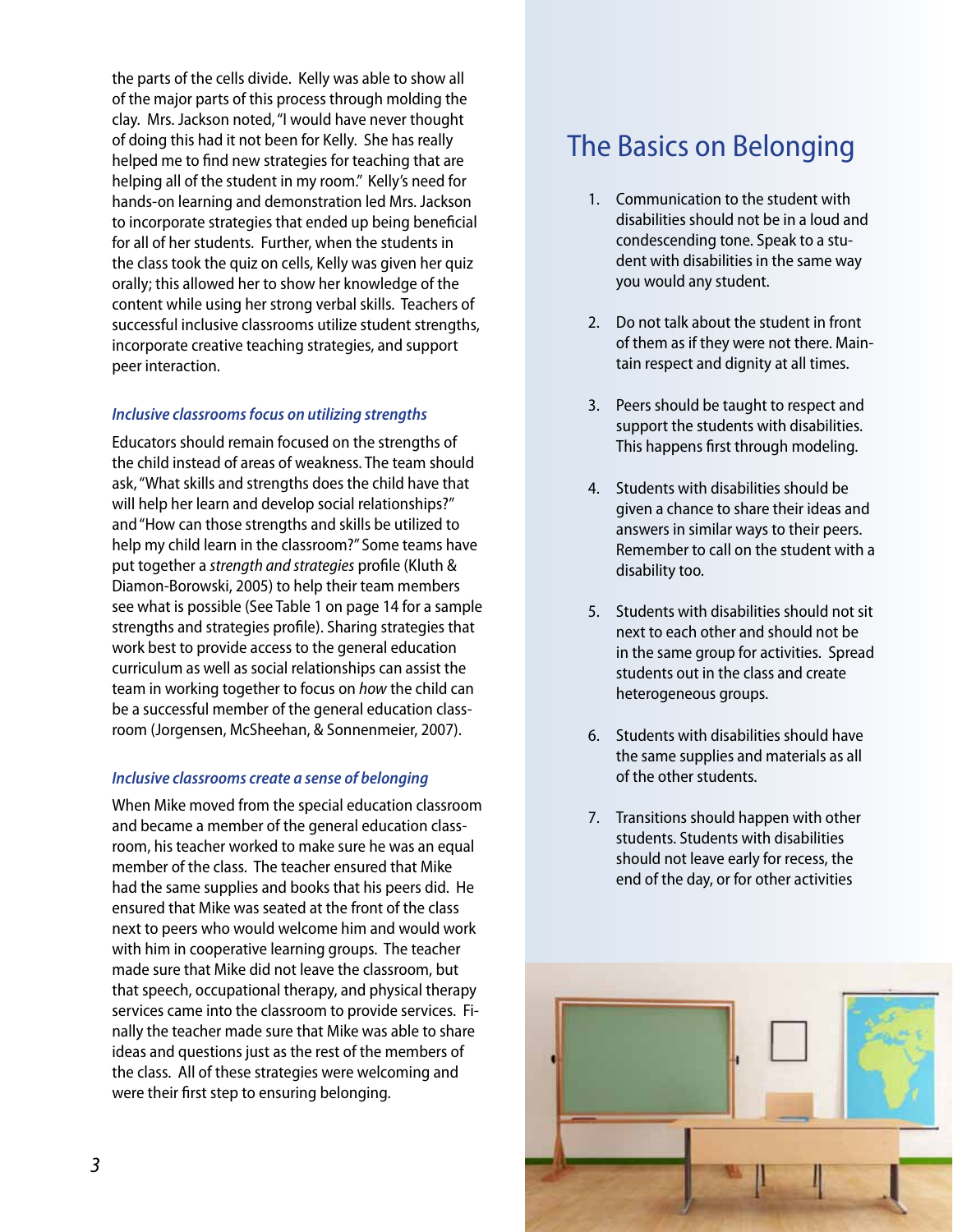# **Strategies for Achieving Inclusive Placements**

With a shared vision of what inclusive education looks like in practice, the team of parents and professionals can begin the actual planning process of having the student have access to the general education classroom. When the IEP team decides that they want to deliver special education services in the general education classroom, there are a number of steps they can take to achieve an inclusive placement. What follows is a description of strategies that are useful for teachers when they are working with families on inclusive placements. Of course, after the placement decision has been made, there will need to be discussion of best practice strategies for successful inclusive practice (see: Kluth, 2010; Causton-Theoharis, 2009; and Janney & Snell, 2006). Each school and school district hold different practices, therefore some of these ideas will work and others will not—considering the many different members of the educational team.

### *1 Develop a Shared Vision*

When working with the IEP team, families often develop visions for their children as a tool for all team members to use as they write the IEP and plan to support the student to access the general education curriculum. The IEP team should carefully listen to the family's vision and also see the family as a resource in developing and implementing the IEP (Soodak & Erwin, 2000). In addition, teachers and other service providers often have ideas regarding the student's strengths and specific strategies that work to support their learning. These resources should be shared at meetings so that the team stays focused on strengths and utilizes many tools for planning and supporting the student. While working to move Seth into an inclusive placement, his teacher lead the team, including his parents in writing a vision statement that would guide their decisions. Together they wrote:

*It is our vision for Seth to receive his education in the general education classroom. We want him to be exposed to and learn the general education curriculum and to participate with his peers. We would like Seth to participate in extracurricular activities and to have the opportunity to make friends. We want Seth to develop a strong self- concept and to be supported in the classroom utilizing his strengths and talents.* 

After teachers, service providers, and families craft their vision and/or strength statements they should plan to share this information with the team. This information

could be sent or given to all team members before an IEP meeting, read at the beginning of the team meeting, and/or included in the present level of performance section in the student's IEP. Creating a shared vision allows team members to understand each other's goals and provides a solid foundation for making future decisions.

### *2 Share Resources*

**Utilize and share the strengths and experiences of the team members.** Effective IEP teams work collaboratively to learn from each other's experiences with the child and share strategies that support the educational vision for the child. As the IEP team works to plan for an inclusive placement it will be important for them to share information across the team on best practices for inclusive schooling and the strengths of the child (Stoner, Bock, Thompson, Angell, Heyl, & Crowley, 2005; Westmoreland, Rosenberg, Lopez, & Weiss, 2009). The team, including teachers, parents, and therapists, all have an important perspective to share. Through effective communication and collaborative planning with a focus on the child, the team can collectively address any challenges that arise and plan for the success of the student.

**Support the team to learn best practices***.* As teams work to develop inclusive placements some members may have more experience than others. It will be important for all team members to have the opportunity to acquire the necessary information needed to successfully support the child with a disability in the general education classroom. This is an important step in the process as understanding best practice strategies for inclusive education will help the team to see that a student with a significant disability can participate effectively in a high school literature class with the appropriate accommodations and modifications. For example, during Cole's IEP meeting, the team was discussing the appropriateness of Cole (a sophomore with Down syndrome) participating in a high school literature class as a part of his inclusive schedule. A member of the team had questioned how Cole would participate. Cole's teacher, having knowledge of how to provide appropriate modifications, was able to share that Cole, for example, could create a PowerPoint presentation with pictures and sentences utilizing a persuasive topic while his classmates wrote their persuasive essay. Showing how the curriculum could be adapted and how Cole would be able to work on goals from his IEP (e.g., writing sentences) while having access to the general education curriculum allowed the team to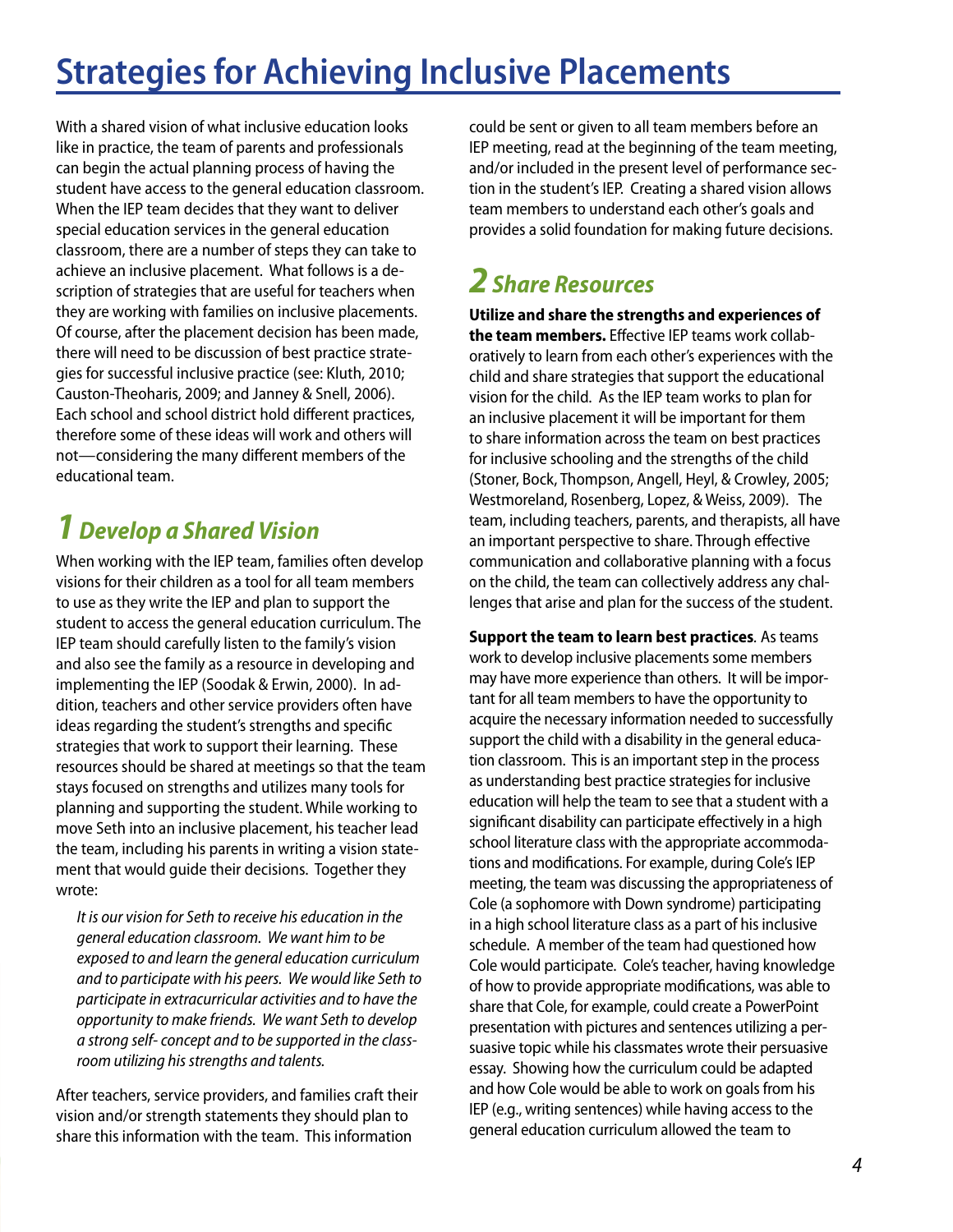understand how Cole would participate and benefit from his placement in the general education classroom.

In order to gain this type of experience, teachers can observe successful inclusive classrooms and talk to teachers and parents who have experience in inclusive placements. Additionally, sharing articles, websites or films with the staff can help build the capacity of the team. See Table 2 on page 14 for a bulleted list of such resources. Scheduling professional development on the topic of inclusion can also be useful (See Individuals with Disabilities Education Act of 2004, § 300.704(b)(4)(i), (b)(40(xi)). There are many resources available for IEP teams to learn more about best practice inclusive education. All members of the IEP team, including the parents, should routinely share resources and exchange information in order to increase their knowledge of best practice strategies.



### *3 Understand the Least Restrictive Environment (LRE)*

The Least Restrictive Environment (LRE) clause of the Individuals with Disabilities Education Act (IDEA) holds language that guides inclusive education practices. The LRE has been interpreted through case law at many different levels of the judicial system. Although the LRE suggests the availability of a continuum of placements, it also stipulates that students with disabilities have the right to be educated within the general education classroom. Further, this section suggests that students are entitled to supports to help create an educational environment where the students with a disability can have access to their peers without disabilities, the general education curriculum, and the opportunity to work on their IEP goals in a natural environment. Special education law has deemed that special education services are portable services that can be brought directly to individual children (Roncker v. Walter, 1983).

#### **Definition of LRE**

The LRE clause of IDEA states that to the maximum extent appropriate, school districts must educate students with disabilities in the regular classroom with appropriate aids and supports, referred to as "supplementary aids and services," along with their nondisabled peers in the school they would attend if not disabled (IDEA, 2004).

Under LRE, the general education classroom should be where students with disabilities start their education. That is, students with disabilities should be included in the general education classroom with the use of supplementary aids and services before a more restrictive placement is considered. Further, this means that a child with a disability cannot be removed from a general education classroom because of common routines or practices (i.e., the existence of autism centers, classes for students with physical disabilities, or pull out models for students with learning disabilities) 34C.F.R. 300.116 (b) (3)(e). Table 3 on page 15 is a guide of the legal cases in placement decisions that have ruled in favor of inclusive placements. This table is a resource that should provide some information about legal precedent in terms of inclusive placements.

#### **Supplementary aids and services are a critical element of the plan**

Supplementary aids and services that educators have successfully used include accommodations and modifications to the regular class curriculum.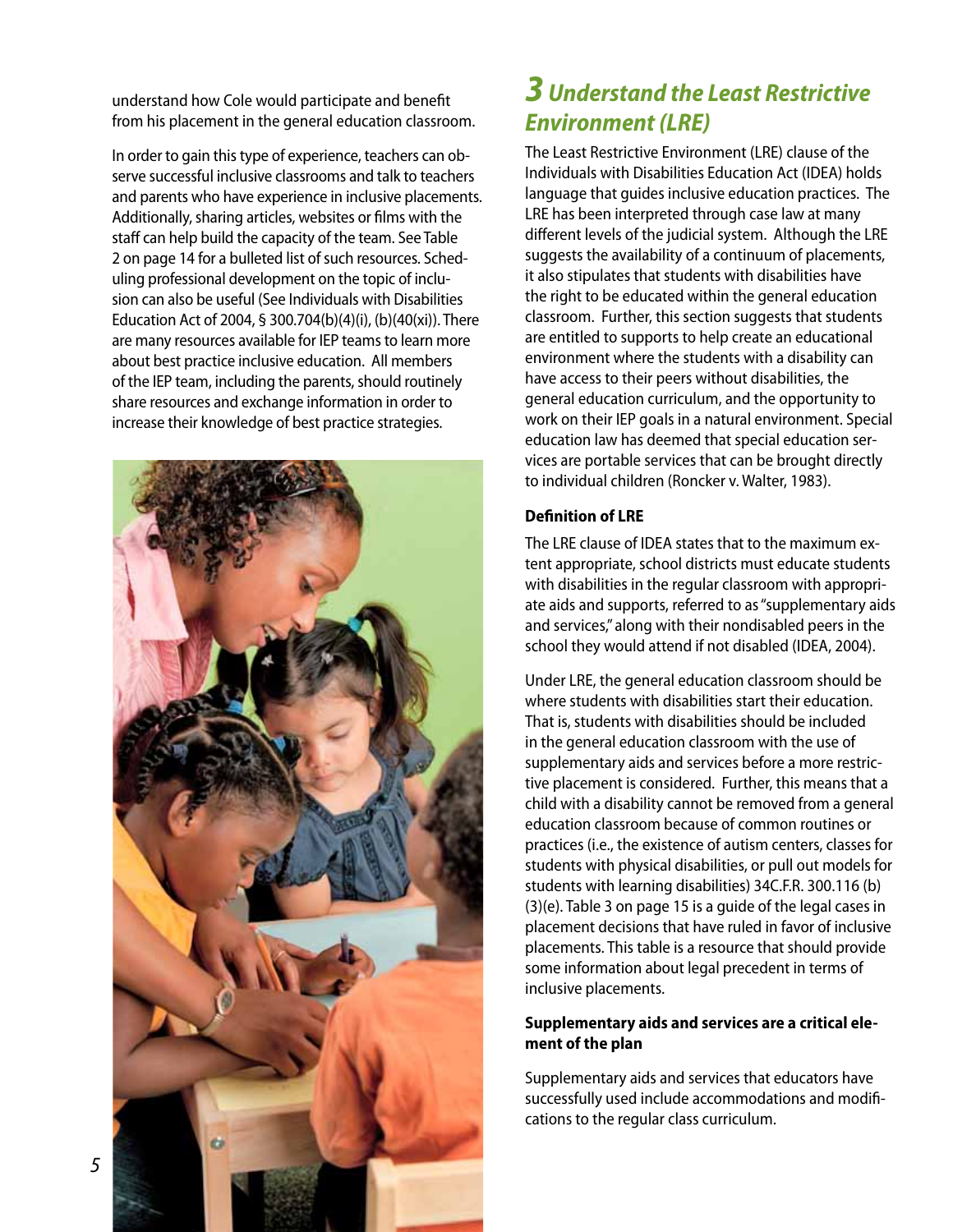This includes: preferential seating, large print materials, peer tutors, graphic organizers, use of computers, taped lectures, reduced seat time, assistance of a teacher with special education training, training for the general education teacher, use of computer-assisted devices, a note-taker, communication device, or changes to materials. All these can be used to modify or adapt the general education curriculum or instruction (Browder, Wakeman,

Flowers, Rickelman, Pugalee, & Karvonen, 2007; Matzen, Ryndak, & Nakao, in press).

Teachers will want to work together with the team to make a good faith effort to utilize all of the possible supplementary aids and services before determining that a student needs to leave the general education classroom (see Figure 1 for examples of supplementary aids and services).

| <b>Types of Supplementary Aids and Services</b>                                                                                                                                                                        | <b>Examples</b>                                                                                                                                  |
|------------------------------------------------------------------------------------------------------------------------------------------------------------------------------------------------------------------------|--------------------------------------------------------------------------------------------------------------------------------------------------|
| <b>Accommodations</b><br>Does not change the instructional level<br>or performance criteria<br>Provides access to information and<br>demonstration of knowledge                                                        | Audio books<br>A note taker<br>Use of a laptop<br>Extended time for assignments or tests<br><b>Enlarged print</b>                                |
| <b>Modifications</b><br>Changes what the student is expected to learn<br>The content remains the same                                                                                                                  | Key ideas from a lesson or unit<br>Same only less<br>Representative sample of skills                                                             |
| <b>Paraprofessional Support</b><br>Support given to the individual student as well as all of<br>the other students in the class by an adult                                                                            | One on one support<br>Small group instruction<br>Instructional support provided to the teacher<br>Data collection<br>Preparation of materials    |
| <b>Peer Supports</b><br>Utilizing classmates to provide support in ways that<br>enhance the learning of both the student with and<br>without a disability                                                              | Paired reading<br>Quiz review<br>Presentations<br>Group work                                                                                     |
| <b>Assistive Technology</b><br>Low tech and high tech materials and software used<br>to provide access to learning and demonstration of<br>content<br>Includes Augmentative Alternative Communication<br>(AAC) devices | Calculator<br>Reading strips<br>Highlighter tape<br><b>Book stands</b><br>Fidget toy<br>Raised line paper<br>Word prediction software<br>Lap top |
| <b>Related Service Providers</b><br>Professionals who push into the classroom to provide<br>support with specific goals and/or needs                                                                                   | Physical therapist<br>Speech therapist<br>Occupational therapist<br>Vision specialist<br><b>Nurse</b>                                            |

#### **Figure 1** - Supplementary Aids and Services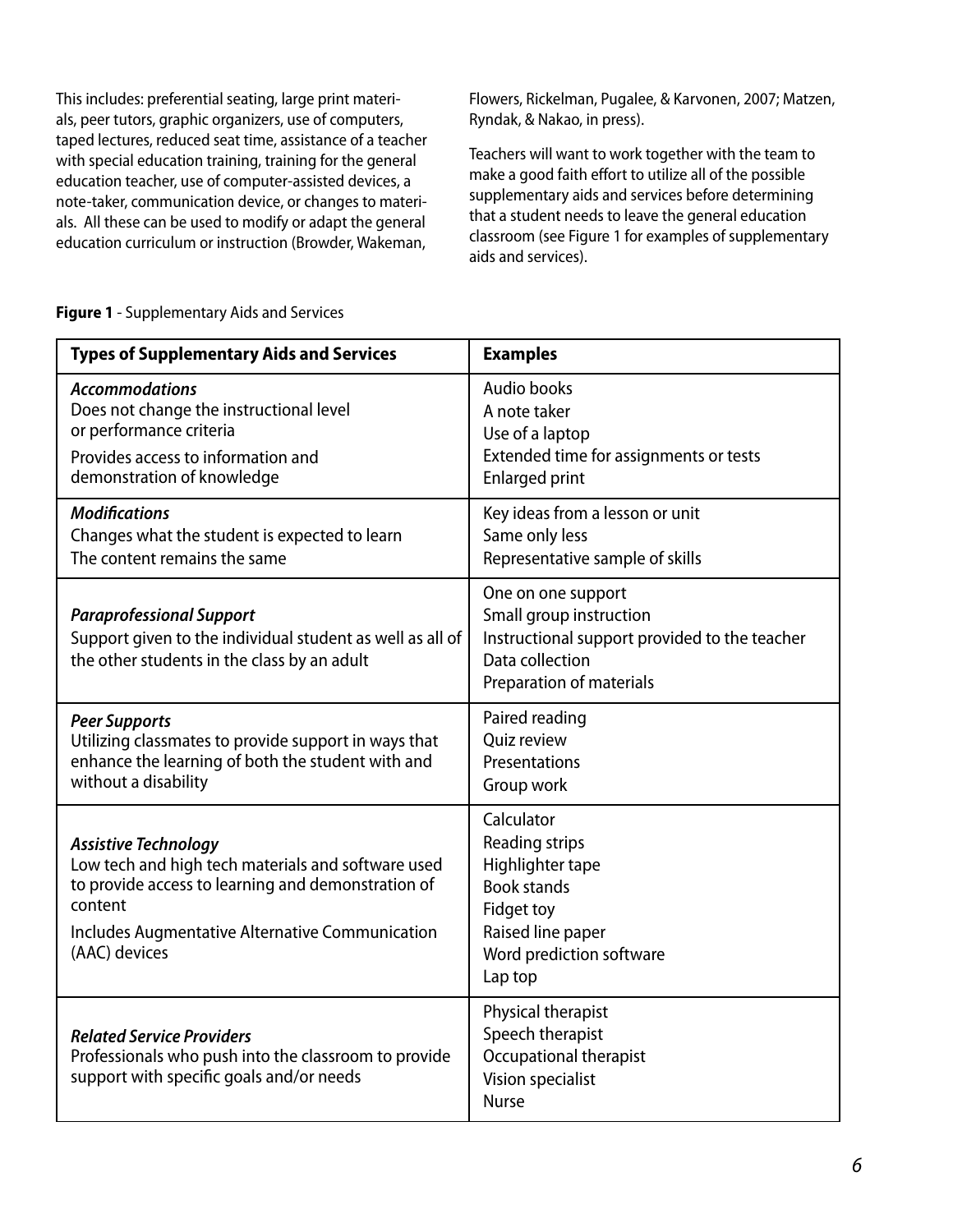### *4 Write an Inclusive IEP*

The development of the IEP is a critical step that the team can take to communicate goals and share strategies that will support their child to reach those goals. Careful planning of the IEP meeting is essential when designing the services needed to support the child successfully. The team should take time when planning for the IEP to listen and learn from each other. Further, when the team is focused on planning for an inclusive placement, they should focus on including as much information as possible in the IEP on the necessary supports for the child to participate successfully in the general education classroom (Clark, 2000; Kasa-Hendrickson, Buswell, & Harmon, 2009).

#### **Writing inclusive goals**

A student's individual goals should be driven by the student's strengths, assessment data, and what the student and her/his family would like to accomplish over the course of the year. Goals should be individual and directed by the student's needs and should also assist in connecting the student to the general education curriculum and their peers (IDEA, 20 U.S.C. 1414(d) 2004). When drafting IEP goals as a team, be sure to consider how the goals can guide the team in working on academic and social skills in natural inclusive environments, including extracurricular activities.

Goals are inclusive if they:

- 1) Use supports and curriculum that are age-appropriate;
- 2) Lead to meaningful outcomes for the child;
- 3) Support learning the general education curriculum with peers; and
- 4) Occur in natural settings and times throughout the day.



### Sample Inclusive IEP Goals

These models of IEP goals may assist the team in thinking about writing inclusive goals.

While participating in 12th grade biology, Sophie will orally name and describe four big ideas from each unit of study when asked, with 80% accuracy for each unit.

While working in cooperative groups with 2-4 peers without disabilities, Noah will successfully take turns 4 out of 5 times during each group activity.

When signing up for centers, signing out to use the restroom, and writing her name on her paper, Julie will legibly write her name without a model or assistance 4 out of every 5 opportunities.

#### **Related Services can be inclusive as well**

It is common to see a student who is included for the majority of the day, but receives her/ his related services (speech and language, occupational therapy, physical therapy, recreational therapy, etc.) in a pull-out model. Pulling students from the classroom can be quite detrimental to learning and social relationships (Causton-Theoharis, 2009; Schnorr, 1990). Instead of removing the student from general education classroom to work on speech and language goals, consider having the particular goal met during reading language arts time with the support of the speech teacher. Or, instead of having a student work on a goal like learning to tell time in a resource room, have the student be responsible for the class agenda or alerting the class when it is time to go to music class. Zipping practice can be done by taking a coat on and off before and after recess, organizational skills can be practiced when gathering materials, and social skills can be practiced in cooperative groups while learning science (Fisher & Frey, 2001; Johnson, McDonnell, Holzwarth, & Hunter, 2004). These are all examples of goals being addressed in natural environments and leading to meaningful outcomes. While focusing on student's individual needs, IEP goals should allow for access to the general education curriculum as well as supporting active participation.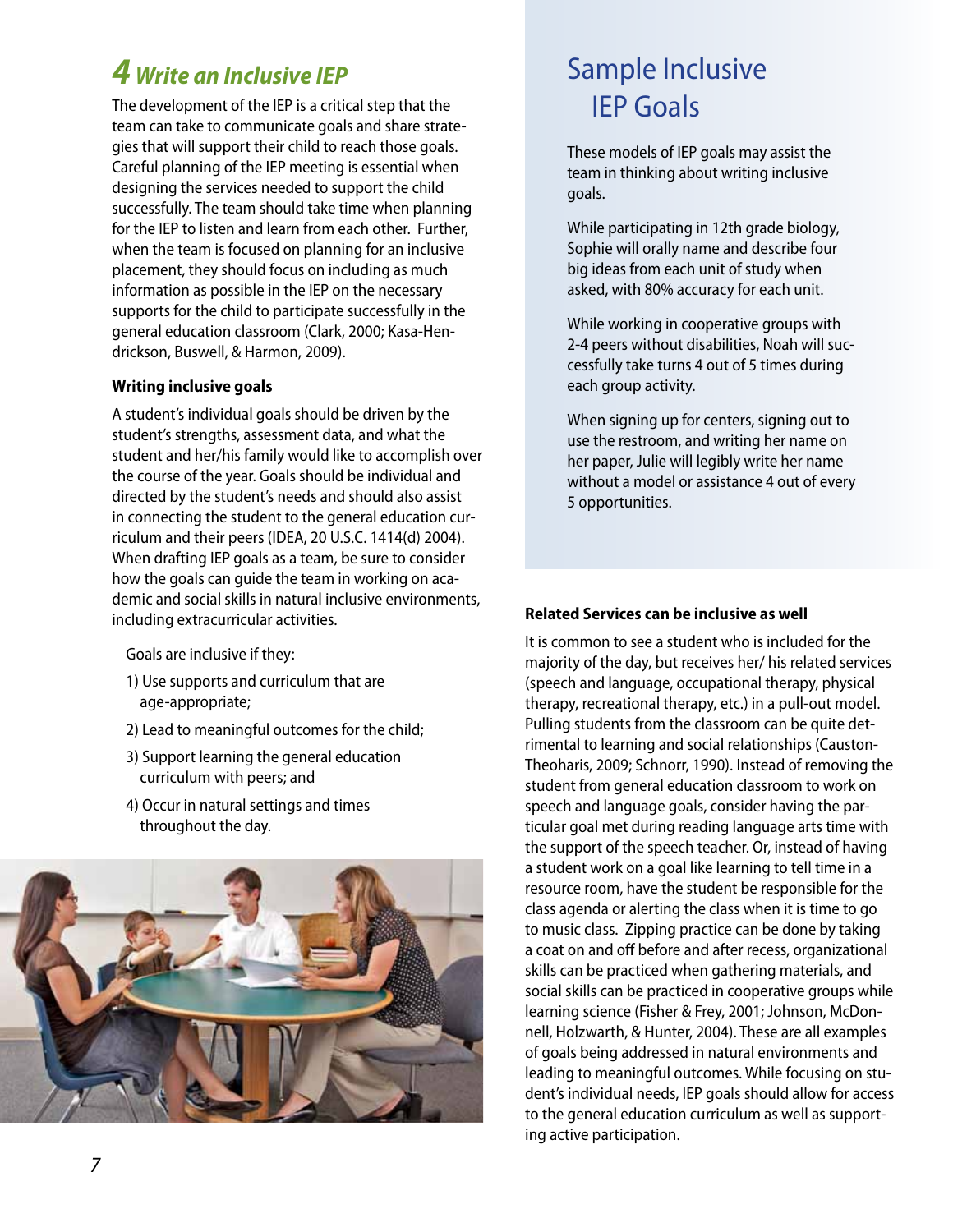### *5 Tackle Challenges with Optimism*

 When teams are planning for inclusive placements, the following questions can come up:

- "The child has below grade level reading skills. How will she participate?"
- "The student does not pay attention, gets out of his seat, and taps his pencil all of the time. How will the other students learn?"
- • "The student does not speak. How will we know what he is getting out of class?"

These questions can be great tools for problem solving. Instead of asking "*why*" the student is participating in the general education setting, the team can focus on "*how*" the student can best access the general education curriculum. In response to these types of questions the team can take the opportunity to brainstorm responses by coming up with ideas for *how* to adapt the reading material, *how* to prepare and access audio books, *how* to utilize active learning structures, *how* to create augmentative communication systems in the general education classroom, and *how* to collect observational and portfolio assessment data in order to know what a student is learning. With these types of brainstorming sessions the team can be well prepared to provide the types of accommodations and modifications needed for the student to successfully access and participate in the general education classroom.

*When challenging behaviors occur we often react by asking the following questions:*

- How can we get him to behave and to complete work?
- How can we get him to respect others?
- What consequences might be effective in changes in his behavior?
- What reinforcement might be effective in changing behavior?

*Instead we might consider asking different questions:*

- What is he trying to communicate with his behavior?
- Does he feel comfortable, safe, valued, empowered?
- Is the curriculum challenging, motivating, interesting?
- How can we help him connect to others?
- How can this student experience joy in school?

Asking different questions can lead educators to support the student in different ways. These questions can also assist educators in examining the classroom practice and environment that may lead to new supports and strategies that can greatly improve student behavior.

While gathering this type of information, teachers have the opportunity to gain new skills and teaching strategies. It will be important to reach out to other professionals, families, teachers, and professional organizations to gain the needed information on best practices for inclusive schooling. Addressing and resolving these kinds of challenges during the IEP meeting is central to the long-term success of an inclusive placement. Further, commitment to creative solutions and problem solving as a team can keep the IEP team in a productive mode of working towards successful outcomes (Giangreco, Cloninger, Dennis & Edelman, 1994).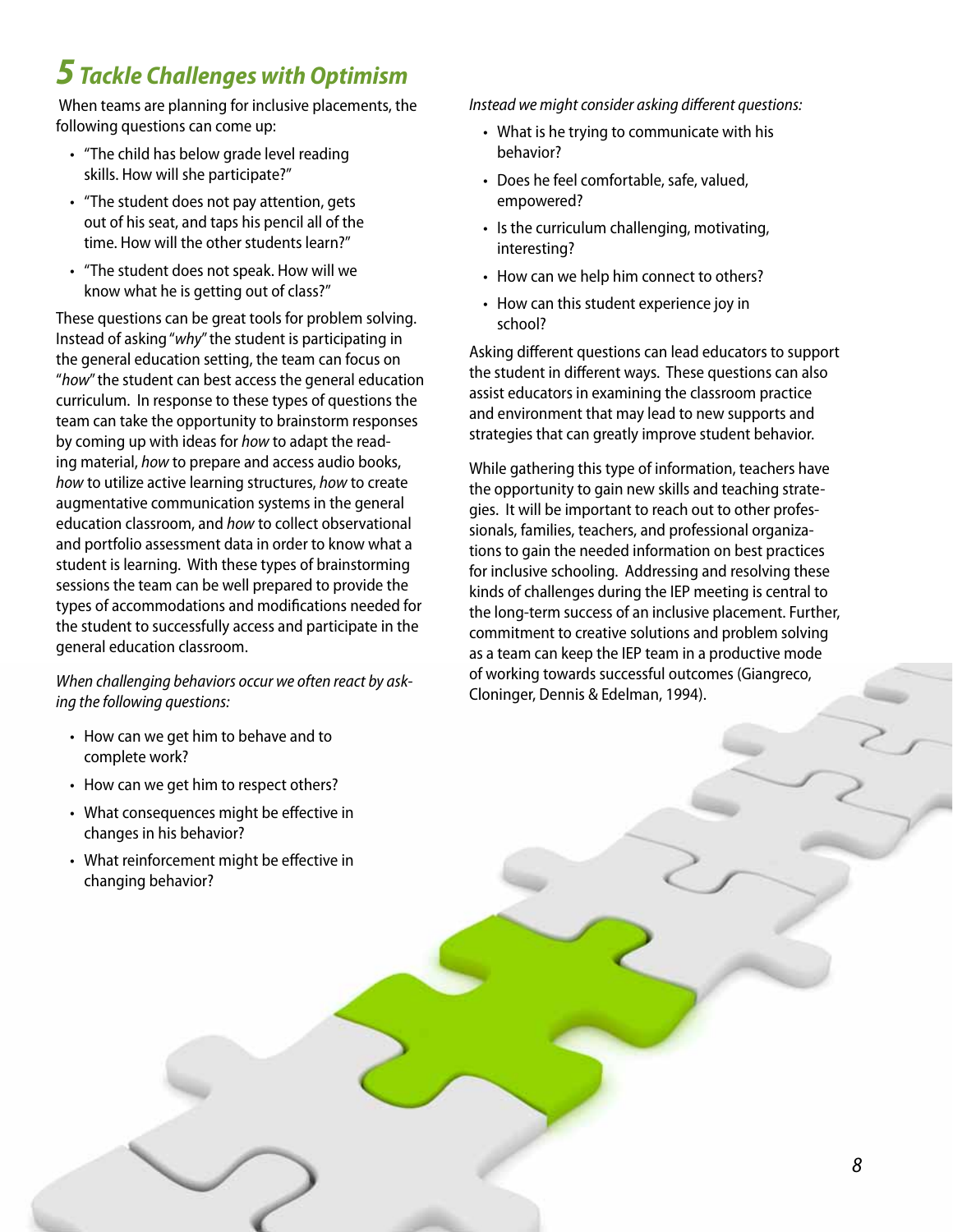## **Instruction for All** Successful Instructional Support in the Inclusive Classroom

By the time the student arrives in the classroom, the team should have a shared vision of what the student's school day will look like and who will be supporting the student's learning. This is the collective responsibility of the educational team. Successful instructional support in the inclusive classroom can be made up of many different approaches including providing adaptations, accommodations, paraprofessional support, collaborative planning and co-teaching. The IEP team, through collaborative problem solving, can design the instructional support strategies that maximize the success of the individual student in the general education classroom.

#### *Providing Accommodations and Modifications*

As educators respond to the needs of the learners in diverse classrooms they work to provide instruction that is accessible and challenging to all students. When students with disabilities are included in the general education classroom, their presence is often a catalyst to examine how instruction is taking place. In the process of working to meet the need of all students' teachers will need to ensure that they are adhering to a Universal Design for Learning model (UDL). According to the CAST website (see: *www.cast.org*), "UDL provides a blueprint for creating instructional goals, methods, materials, and assessments that work for everyone--not a single, onesize-fits-all solution but rather flexible approaches that can be customized and adjusted for individual needs" ("What is Universal", 2011). See Figure 2 for an example of Universal Design for Learning (UDL) in the classroom.



When Nick entered 5th grade his teacher immediately thought about how she could ensure that her lessons on plant and the revolutionary war would be accessible to Nick. In doing this, she had the students create 3D visual timelines of key events. In this process, students were able to take in information in multiple ways (through visuals, manipulating objects, and reading/listening to the information in the book), process the information in multiple ways (working in small groups and experimenting with different objects to create their timeline), and share their knowledge in multiple ways (through creating a legend, teaching a novice from another class, or presenting their timeline to the class). Through the process of this redesign, Nick's teacher realized that designing lessons utilizing multiple strategies for learning and utilizing learner strengths allowed for greater engagement and success in this social studies unit.

#### **Figure 2** - Universal Design in the Classroom

While universal design is the first step in instructional design and will often provide enough instructional support through responding to student learning strengths that all students can be successful many students with disabilities will need further accommodations and modifications in order to access and participate in the lesson.

By definition *accommodations are changes in how a student accesses information and demonstrates learning*. **Accommodations do not substantially change the instructional level, content, or performance criteria.** The changes are made to provide a student with equal access to learning and equal opportunity to show what he or she knows and can do.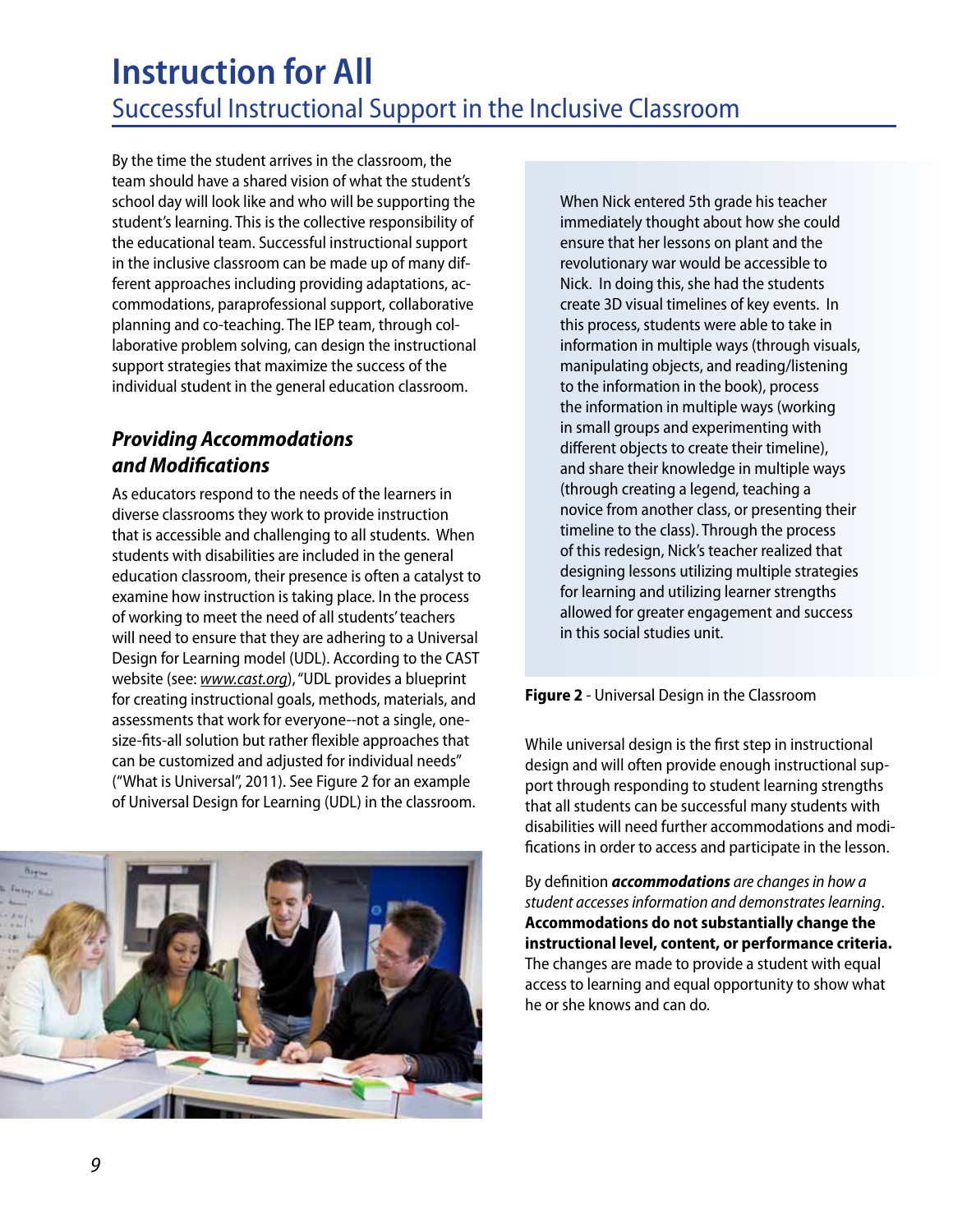*Modifications are changes in what a student is expected to learn*. **The changes are made to provide a student with opportunities to participate meaningfully and productively along with other students in classroom and school learning experiences.**

Providing a student with a digital audio version of a novel, written or visual step-by-step directions for how to complete his model of a cell, raised-line paper, or a modified timeline activity focusing on the three big ideas from the Civil War are all examples of accommodations and modifications that would ensure success for specific students.

Many of these suggestions will support the participation of students with disabilities in the general education classroom. Some students, including those with significant disabilities, will need specific considerations in order to involve their participation. For more information on including students who do not speak, see Table 4 on page 16.

#### *Paraprofessional Support*

In order to effectively include all students in the general education setting, planning teams may consider the support of a paraprofessional. It is essential that they are being used wisely. Paraprofessionals are assets to inclusive schools and classrooms when they:

- Are well-trained
- Provide only minimal support necessary
- Work to connect students with disabilities to their peers
- Are utilized as a resource for the entire classroom—not only supporting one student

Paraprofessionals need to be included as a member of the team and have time with their supervising teacher so that they can ensure that instruction and supports are being carried out effectively in the classroom. Paraprofessionals need time built into their day to ask specific questions and provide feedback.

#### **Effective Paraprofessional Support:**

- Provide as little support as possible. Be sure to move away and use peers whenever possible. Do not place a seat next to the student.
- • Bounce around the room and help all students in the class.
- Support the student with disabilities to work with peers.
- If students are working in partners the student with a disability should always work with a peer in the class. The paraprofessional can support the partnership, but should never be the partner.
- Teach peers to provide support. When providing the support the paraprofessional should ask, can a peer provide this support?

#### **Examples of peer support:**

- Gathering supplies. Para would say, "Can you help Rachel get her supplies?"
- Reading material
- Scribing answers
- Answering questions (providing two or three options for someone to choose from)
- • Getting from class to class
- Opening locker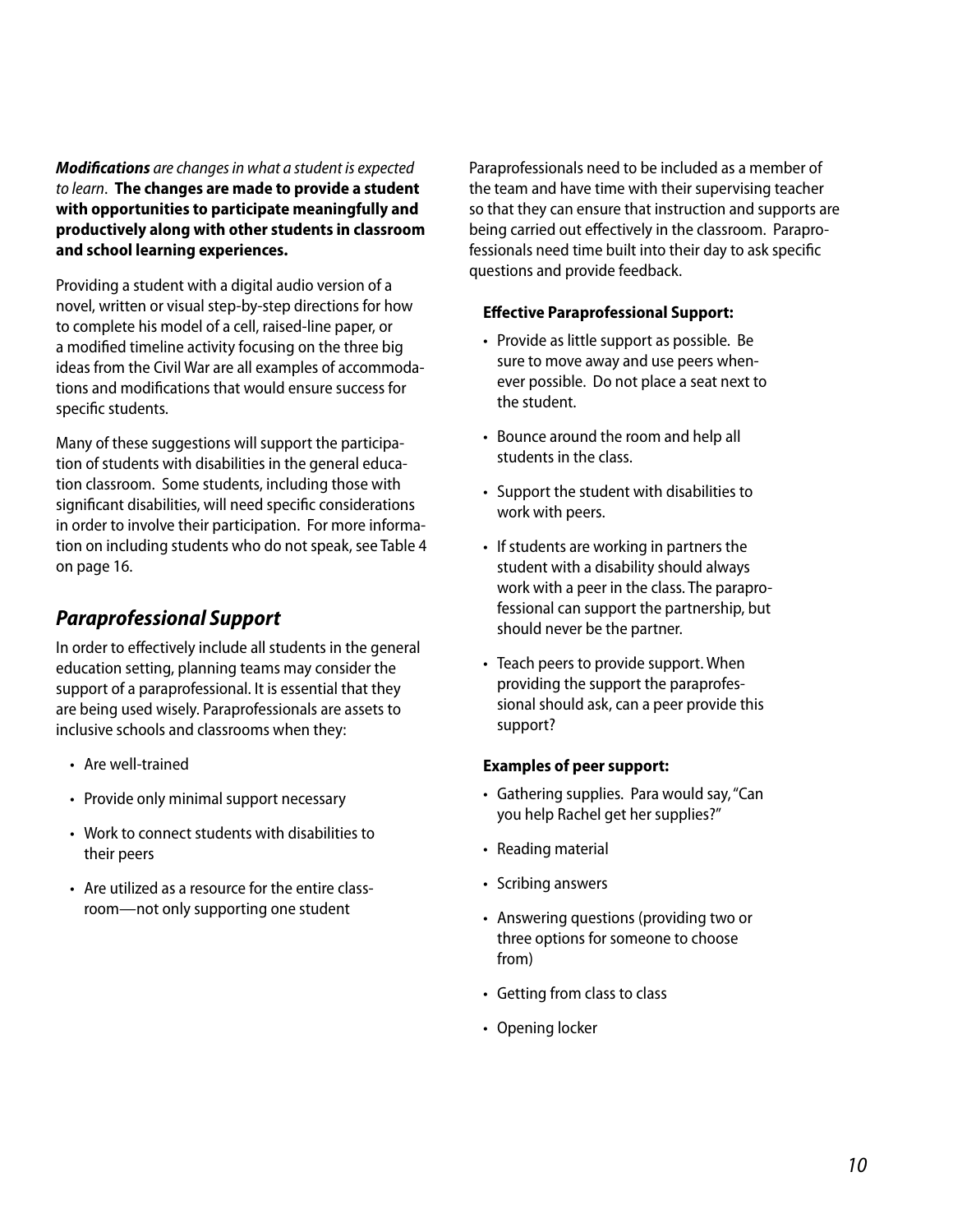#### *Co-Teaching and Collaboration*

IDEA provides a central focus on the collaboration between general and special education when students receive special education services. The intent of the law is that once a student begins to receive special education services the relationship between special and general education should be strengthened as a way to ensure that the student participation in the general education curriculum is enhanced (IDEA, 2004).

The practice of general and special educators planning and teaching together to support the needs of students with and without disabilities in the general education classroom can take on many forms. When co-teaching happens it is most important that all teachers involved utilize their strengths, share roles, and are both seen as leaders in the classroom. Teachers should maximize the benefits of reducing the student-teacher ratio by using co-teaching models such as parallel instruction, station teaching, and teaming (Friend & Reising, 1993) and should minimize the "one teach one assist" model or other arrangements that place one of the teachers in the role of the assistant.

When teachers work together to establish equitable roles and duties, all students in a co-taught classroom benefit from the presence of two teachers who can support their learning.



# **Conclusion**

Teachers play a central role in determining the placement of students with disabilities. The strategies shared in this article, while not new to the body of literature in special education, provide guidance when working to achieve inclusive placements. Teaching is not an easy activity and all members of the child's team should be focused on sharing what is working and constructively problem solving around challenges. Each member of the IEP team should recognize the instances of progress no matter how small and communicate these successes with other members of the team (Osher & Osher, 2002).

Inclusive placements continue to be a goal for many families and are increasingly a goal for many educators. As research on the success of inclusive placements continues to show greater gains in achievement for students with and without disabilities, the drive for inclusive placements will continue to rise. It is essential that teams work together to purposefully create successful placements so that students with disabilities have full access to the curriculum alongside their peers without disabilities. Where a child is educated is one of the most important educational decisions a team can make. As teams work together to design and implement inclusive placements for students, it is essential that they do so using collaborative strategies that include the expertise of all of the team members.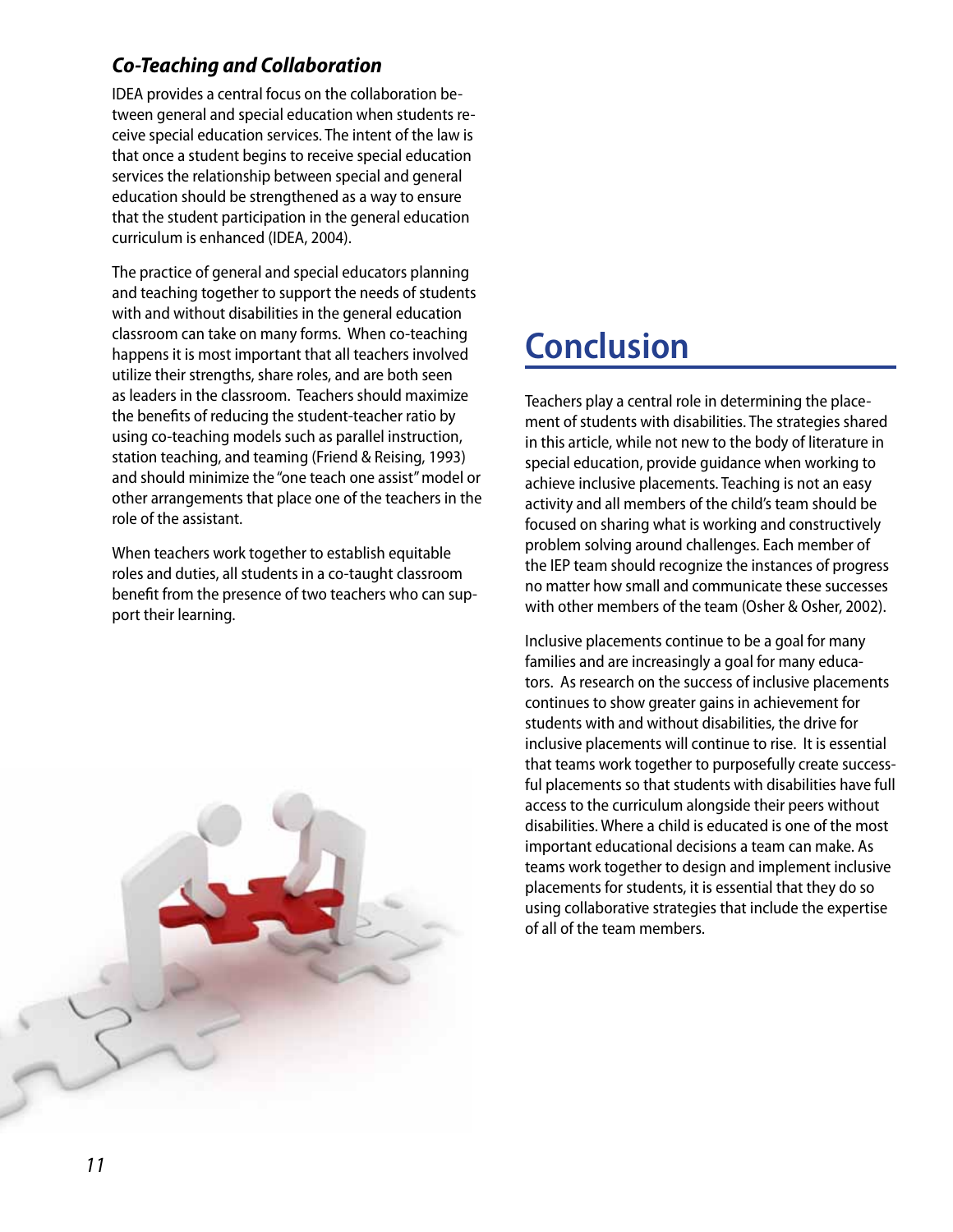# **References**

Browder, D. M.,Wakeman, S. Y., Flowers, C., Rickelman, R. J., Pugalee, D., & Karvonen, M. (2007). Creating access to the general curriculum with links to grade-level content for students with significant cognitive disabilities: An explication of the concept. *Journal of Special Education*, 41, 2Y16.

Causton-Theoharis, J. (2009). The Golden Rule of Fading: Support Others as You Would Wish to Be Supported. *Teaching Exceptional Children, 42(2), 36-43.*

Causton-Theoharis, J. & Theoharis, G. (2008). Creating Inclusive Schools for ALL Students. *The School Administrator.* September, 24-30.

Clark, S. (2000). The IEP Process as a tool for collaboration. *Teaching exceptional children*, *33*(2), 56-66.

Copland, S.R., Cosbey, J. (2009). Making progress in the general curriculum: Rethinking effective instructional practices. *Research and practice for persons with severe disabilities*, *33*(4), 214-227.

Fisher, D., & Frey, N. (2001). Access to the core curriculum: Critical ingredients for student success. *Remedial and Special Education*, *22*, 148-157.

Giangreco, M.F., Cloninger, C.J., Dennis, R.E., & Edelman, S.W. (1994). Problem-solving methods to facilitate inclusive education. In J.S. Thousand, R.A. Villa, & A.I. Nevin (Eds.), *Creativity and collaborative learning: A practical guide to empowering students and teachers* (pp. 321–346). Baltimore: Paul H. Brookes Publishing Co.

Individuals with Disabilities Education Improvement Act of 2004, 20 U. S. C. § 1401 *et. seq.* (2004). (reauthorization of the Individuals with Disabilities Education Act of 1990)

Individuals with Disabilities Education Improvement Act of 2004, 20 U.S.C. § 1414(d) *et. seq.* (2004). (reauthorization of the Individuals with Disabilities Education Act of 1990)

Jackson, L., Ryndak, D., Wehmeyer, M. (2009). The dynamic relationship between context, curriculum, and student learning: A case for inclusive education as research-based practice. *Research and practice for persons with severe disabilities*, *33*(4), 175-195.

Johnson, J. W., McDonnell, J., Holzwarth, V. N., & Hunter, K. (2004). The efficacy of embedded instruction for students with developmental disabilities enrolled in general education classes. Journal of Positive Behavior Interventions, *6*, 214-227.

Jorgensen, C. M., McSheehan, M., & Sonnenmeier, R. M. (2007). Presumed competence reflected in the educational programs of students with IDD before and after the Beyond Access professional development intervention. *Journal of Intellectual and Developmental Disability*, *32*, 248-262.

Kasa-Hendrickson, C., Buswell, B. Harmon, J. (2009) The IEP: A Tool for Realizing Possibilities. A Toolkit Developed for PEAK Parent Center. Colorado Springs: PEAK Parent Center.

Kasa-Hendrickson, C. & Burke, J. (2009). From PECS to QWERTY: Teaching independent typing to students with autism and other movement disorders. Paper presented at *The Association for Persons with Severe Handicaps (TASH)* annual conference, Pittsburgh, PA.

Katz, J., Mirenda, P. (2002) Including students with developmental disabilities in general education classrooms: Educational benefits. *International Journal of Inclusive Education, 17*(2), 14-24.

Kluth, P. (2010). *You're Going to Love this Kid: Teaching Students with Autism in the Inclusive Classroom*. Baltimore: Paul Brookes.

Kluth, P., Villa, R., & Thousand, J. (2001, December/January). "Our school doesn't offer inclusion" and other legal blunders. Educational Leadership, *59*, 24-27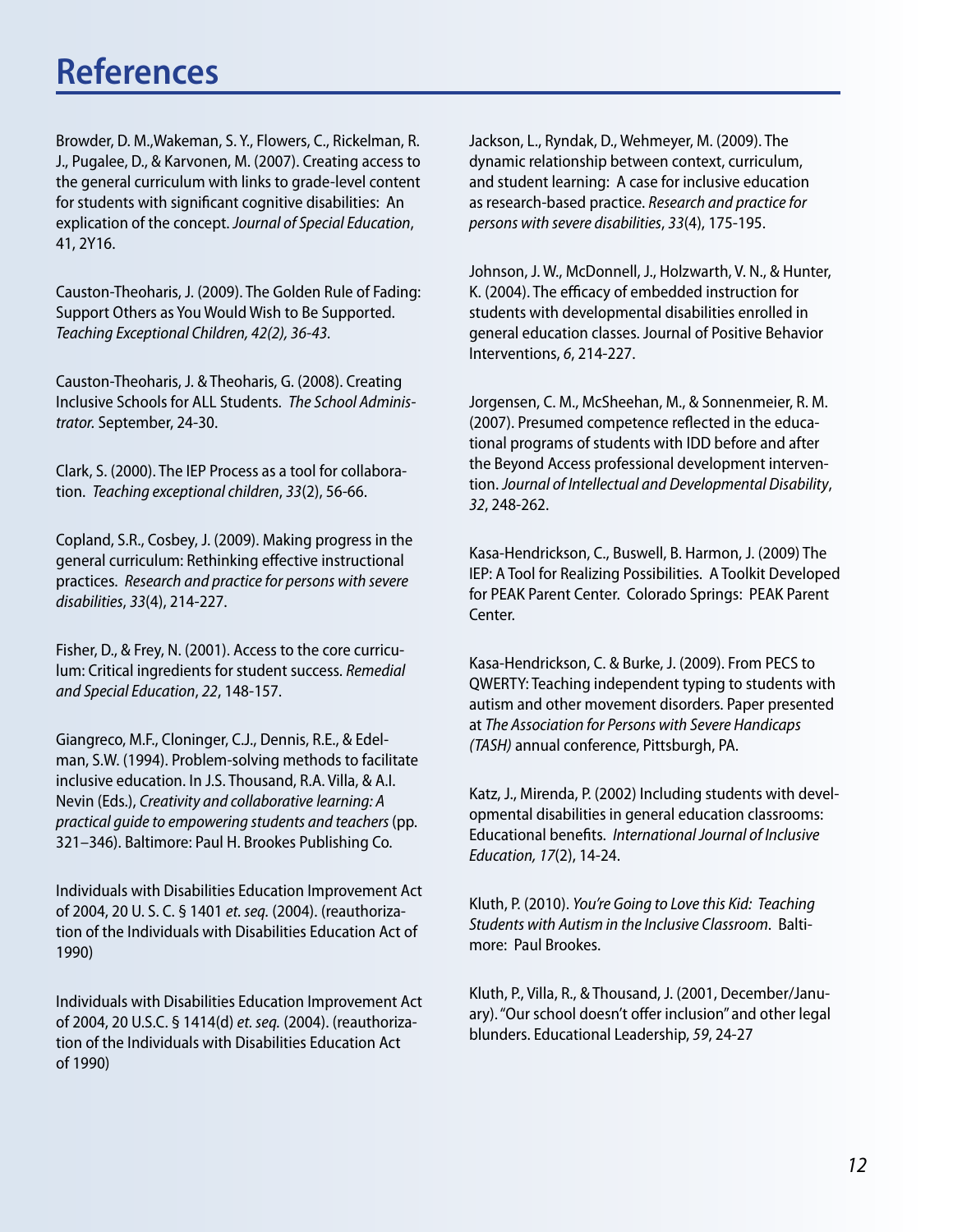# **References** continued

Kluth, P. & Diamon-Borowski, M. (2005). *Strengths and strategies: Assessing and sharing what matters*. Retrieved June 10, 2009, http://www.paulakluth.com/articles/ strengthstrateg.html

Matzen, A. K., Ryndak, D. L., & Nakao, T. (in press). Middle school teams increasing access to general education for students with significant disabilities: Issues encountered and activities observed across contexts. *Remedial and Special Education*.

Osher, T.W., & Osher, D.M. (2002). The paradigm shift to true collaboration with families. *Journal of Child and Family Studies*, *11*(1) 47-60.

Peterson, M. & Hittie, M.M. (2003). *Inclusive teaching: Creating effective schools for all learners*. San Francisco: Allyn & Bacon.

Roncker v. Walter, 700 F.2d 1058 (6th Cir. 1983), cert. denied, 464 U.S. 864 (1983).

Schnorr, R. (1990). "Peter? He comes and goes." First graders perspectives on a part time mainstream student. *Journal of the association for persons with severe handicaps*, *15*(4), 231-240.

Soodak, L., & Erwin, E. (2000). Valued member or tolerated participant: Parents experiences in inclusive early childhood settings*. The Journal for the association for person with severe handicaps*. *25*(1), 29-41.

Stoner, J.B., Bock, S.J., Thompson, J., Angell, M., Heyl, B., Crowley, P. (2005). Welcome to our world: Parent perceptions of the interactions between parents of young children with Autism Spectrum Disorder (ASD) and education professionals. *Focus on Autism and other Developmental Disabilities, 20*(1) 39-51.

Westmoreland, H., Rosenberg, H., Lopez, E., & Weiss, H., (2009). Seeing is believing: Promising practices for how school districts promote family engagement. *Harvard Family Research Project Issue Brief, July 2009*. Available at: http://www.hfrp.org/publications-resources.

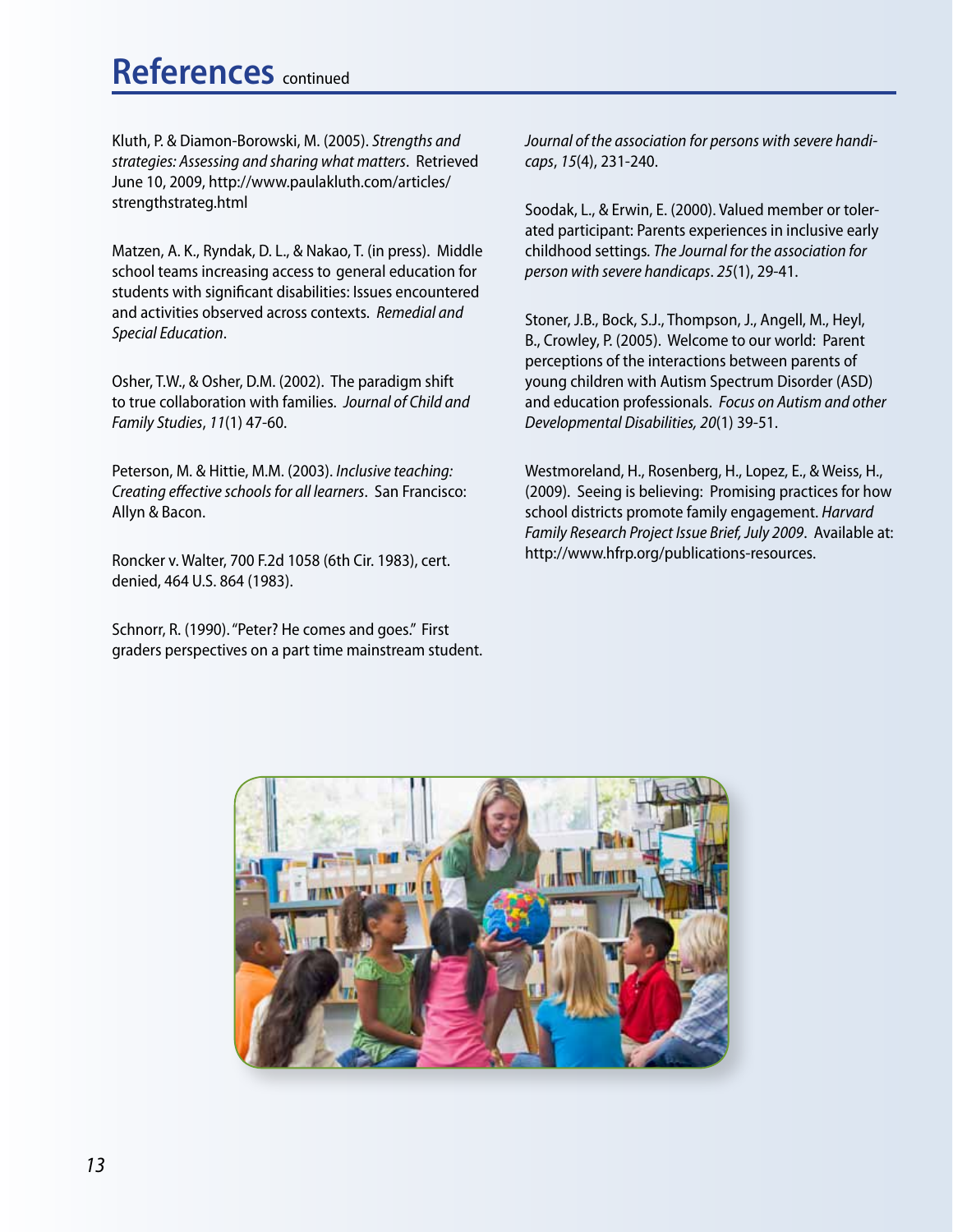#### **Table 1:** Sample Strengths and Strategies Profile

- Loves to read and is a good reader
- Great memory; remembers information about others after meeting them
- Knows a lot of information about cars
- Is very interested in all areas of science
- Loves to travel & has traveled all over the U.S.
- Is skilled at basic internet searches
- Enjoys working to help others
- Loves school
- Likes Physical Education and other physical games
- Enjoys swimming
- Works well with a schedule
- Interested in school clubs and sports
- Is a good public speaker and presents at conferences
- Has many creative ideas for writing
- Is interested in going to college

#### **Effective Strategies for Jordon**

- Use text reading software or make sure that material is at reading level
- Highlight key points on text using highlighter tape
- Focus on Jordon learning big ideas in science and social studies
- Use buddy notes in all classes
- Color code notebook by subjects
- Dictate a story map prior to writing
- Color code what will go 1st, 2nd, 3rd, etc.
- Use laptop and co-writer for all writing
- Practice math skills while working in the school store
- Use peer supports
- Teach in naturally occurring general education environments
- Have high expectations

Adapted from "Strengths and Strategies: Assessing and Sharing what Matters" by Paula Kluth & Michelle Diamon-Borowski (see www.paulakluth.com).

#### **Table 2:** List of Useful Resources for Encouraging Inclusion

| <b>Type of Resource</b> | <b>Name of Resource</b>                                                                                                                                                                                                                 |
|-------------------------|-----------------------------------------------------------------------------------------------------------------------------------------------------------------------------------------------------------------------------------------|
| Films                   | Including Samuel • Autism is A World • Educating Peter                                                                                                                                                                                  |
|                         |                                                                                                                                                                                                                                         |
| <b>Books</b>            | Kluth, P. (2003). "You're going to love this kid": Teaching students with autism in the<br>inclusive classroom. Baltimore: Brookes                                                                                                      |
|                         | Udvari-Solner, A., & Kluth, P. (2008). Joyful learning: Active and collaborative learning in the<br>inclusive classroom. Thousand Oaks, CA: Corwin Press                                                                                |
|                         | Sapon-Shevin, M. Widening the Circle: The Power of Inclusive Classrooms. Boston, MA: Beacon                                                                                                                                             |
|                         | Causton-Theoharis, J. (2009). The Paraprofessional's Handbook for Effective Support in the<br>Inclusive Classroom. Baltimore, MD: Brookes.                                                                                              |
|                         |                                                                                                                                                                                                                                         |
| Websites                | www.paulakluth.com • www.wrightslaw.com • www.k8accesscenter.org                                                                                                                                                                        |
|                         | http://inclusiveschools.org • http://idea.ed.gov • www.taalliance.org • www.nichcy.org                                                                                                                                                  |
|                         |                                                                                                                                                                                                                                         |
| <b>Articles</b>         | Kluth, P., Villa, R., & Thousand, J. (2001, December/January). "Our school doesn't offer<br>inclusion" and other legal blunders. Educational Leadership, 59, 24-27                                                                      |
|                         | Causton-Theoharis, J. & Theoharis, G. (2008). Creating Inclusive Schools for ALL Students.<br>The School Administrator. September, 24-30.                                                                                               |
|                         | Giangreco, M.F. (2004). "The stairs didn't go anywhere!": A self-advocate's reflections on<br>specialized services and their impact on people with disabilities. In M. Nind, J. Rix, K. Sheehy,<br>& K. Simmons, K. (Eds.) (pp. 32-42). |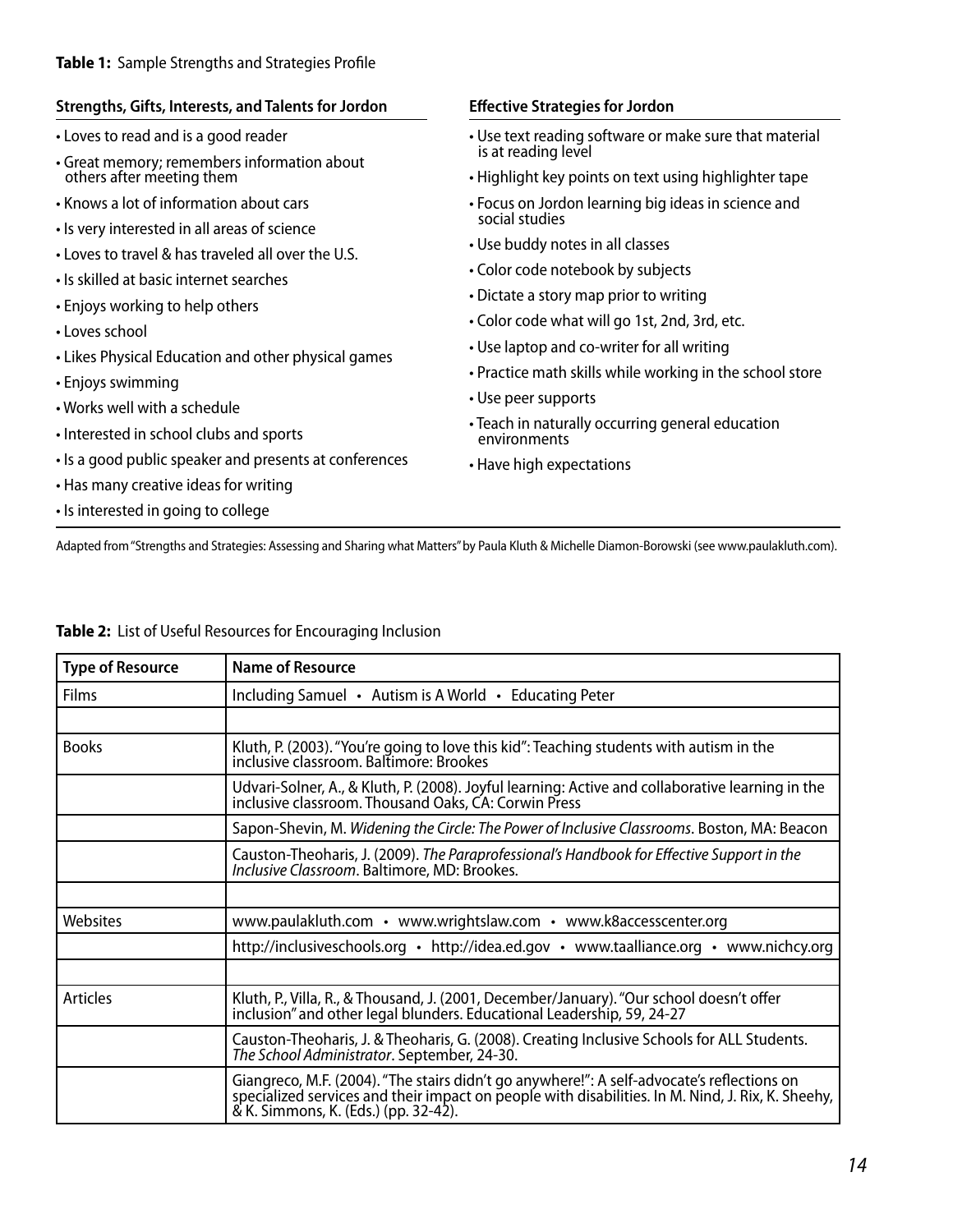#### *Brown v. Board of Education (1954)*

Established that education must be made available to all on equal terms. Separate but equal is inherently unequal. Advocates for people with disabilities transferred this concept of equal opportunity to students with disabilities.

#### *PARC v. Pennsylvania (1972)*

The PARC plaintiffs argued that children with mental retardation could benefit from educational programs, and that these experiences did not have to be academic and could involve other training. Furthermore, the PARC plaintiffs argued that since the state provided students without disabilities a free education, the state could not deny students with mental retardation this same right.

#### *Roncker v. Walter (1983)*

This case challenged the assignment of students to disability specific programs and schools. The ruling favored inclusive, not segregated, placement and established a principle of portability. It is not enough for a district to simply claim that a segregated program is superior. In a case where the segregated facility is considered superior, the court should determine whether the services, which make the placement superior, could be feasibly provided in a nonsegregated setting (i.e., regular class). If they can, the placement in the segregated school would be inappropriate under the act (IDEA).

#### *Daniel R.R. v. State Board of Education (1989)*

In the case of Daniel R. R. v. State Board of Education (1989) the court decided not to follow the Roncker test and developed its own test. First, the court must examine whether, with the use of supplementary aides and services the child could be included in the classroom. Next, if the child could not be included, the court asks whether the child was mainstreamed to the maximum extent possible.

#### *Sacramento Unified School District v. Rachel H. (1992)*

Sacramento Unified School District v. Rachel H. In this case, the courts developed a four-part test: 1) the educational benefits from the regular classroom; 2) the non-academic benefits of interaction between students with and without disabilities; 3) the impact of the student with disabilities on the teacher and other children in the classroom; and 4) the cost of supplementary aids and services required for mainstreaming the student.

#### *Rafael Oberti v. Clementon School District (1992)*

Judge ruled that the school had failed to provide a student with supports, resources, and appropriate training to be placed in the inclusive setting. Placed the burden of proof for compliance with the law's inclusion requirements on the school district and state not the family. "Inclusion is a right, not a special privilege for a select few." (Federal Judge)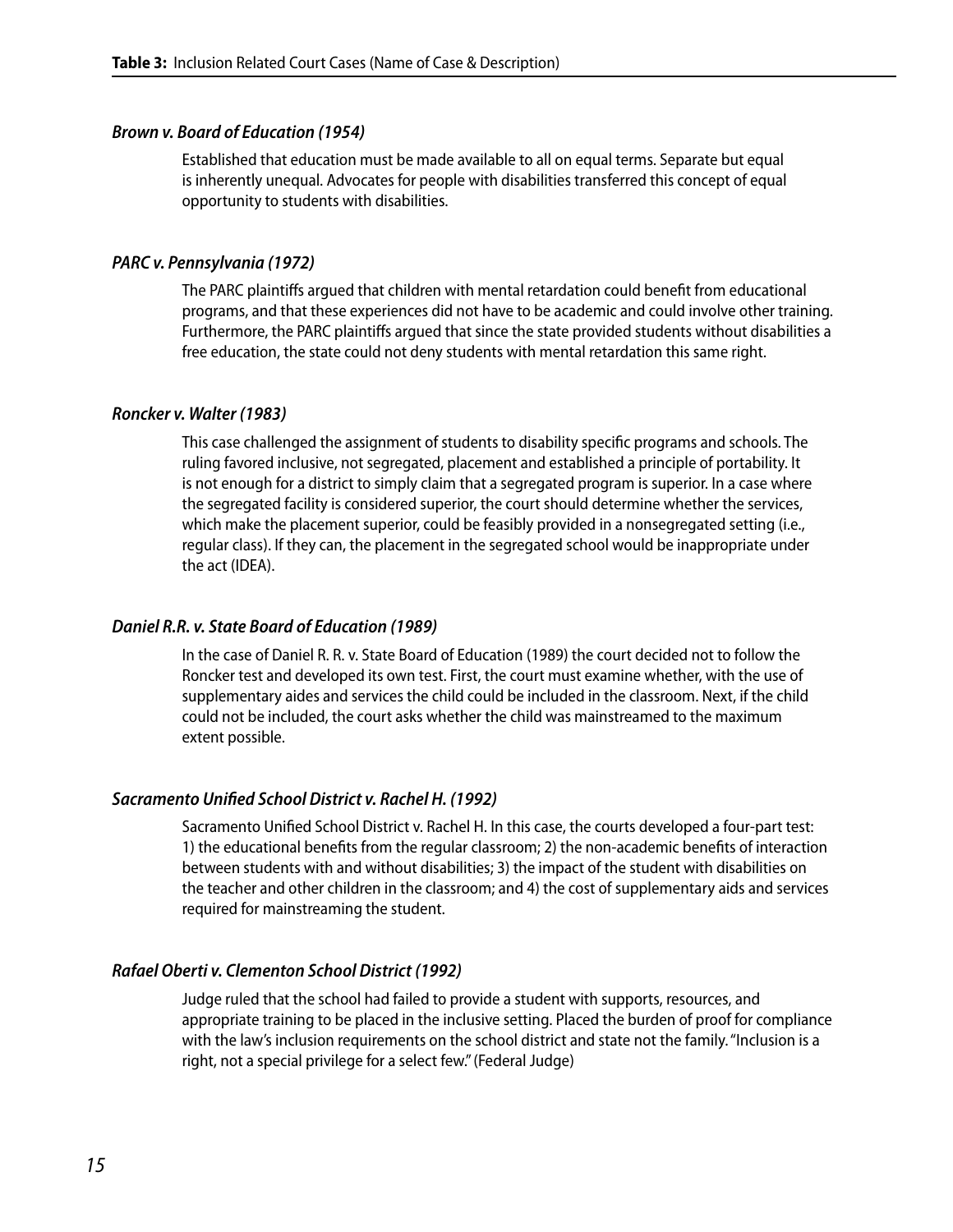# Guidelines for Including Students Who Do Not Speak

#### **Useful strategies for supporting active participation in school**

*"Not being able to speak is not the same thing as not having anything to say"* —Rosemary Crossley

The strategies below are useful in supporting a student who has an effective communication system or a student who does not have a system in place. If a student does not have a system in place, it is imperative that the team consults with a speech pathologist that is skilled in implementing augmentative communication systems that would meet the need of the individual child.

#### **Keep respect and humanness first**

*Never talk about someone as if they were not there*. Always acknowledge the person's presence and make sure that communication that happens around the child is respectful.

> Some people may not be able to communicate that they understand what you are saying or that they are listening. *Assume they are listening and understand what you are talking about.*

*Question your stereotypes*—How someone looks, walks, or talks does not tell you about how they think and feel.

> If a student uses a wheelchair, stutters, flaps their hands, or does not make eye contact this does not mean that they can't learn high-level academics, don't desire to make friends, and do not want the chance to voice their independence. Work to open up opportunities.

In conversation, *refer to the person in a way that includes them in the conversation*. For example, When Ms. Mayfield began to read the book, *Splish Splash* to the class she said, "Maya, you are going to love this book. It is all about swimming."

> Maya is a student who does not speak to communicate. When Ms. Mayfield shared in front of the class that Maya will enjoy this book, she teaches that Maya has interests and ideas that are similar to her peers. In doing this, Maya did not have to respond or say anything, but her active participation and competence were acknowledged and shared by her teachers public acknowledgement.

*Ask permission* to share information with others.

Too often students with disabilities do not have any privacy. Be sure to not share information

on using the restroom, sexuality, health, family, embarrassing situations and/or relationships. Ask first and err on the side of privacy always.

#### **Embrace a strength-based attitude**

*Embrace an optimistic attitude.* Practice saying, "How can this work?" and "How can this child be successful?"

Work with family members to *identify the student's strengths* and design methods to include the student in the general education classroom using those strengths.

Teach students to identify and use their own strengths.

When the going gets tough, write down a *list of student's strengths and strategies* to help you spring into action and begin to problem solve (see: *www.paulakluth.com*).

#### **Please Act my Age—Age appropriate talk and materials**

Talk in an *age-appropriate manner*, using age-appropriate content. Using a sing-song voice or a tone similar to that used with a young child should be reserved for babies and toddlers. Be sure to check your tone of voice and the content you are talking about.

Be sure as a teacher to *acknowledge the presence* of a person with a disability in the same way you would acknowledge other students.

*Let students make mistakes*, get in trouble and act out. Be sure they have the opportunity to talk and play with peers without adult interaction.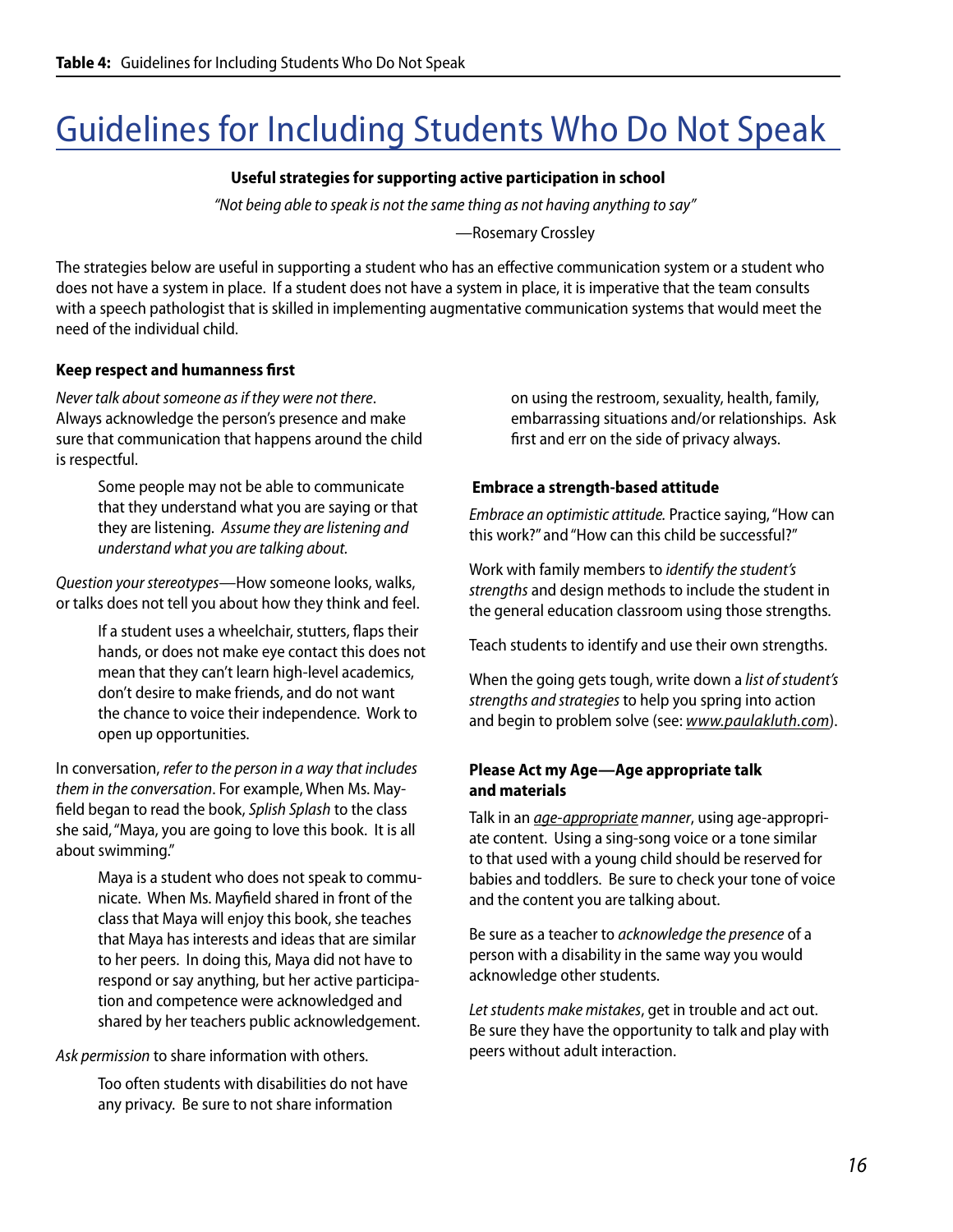#### **Learning to talk to someone who does not speak**

While teaching be sure to *acknowledge the non-verbal student's presence often*. You should not go an entire lesson without saying, "Sean I bet you'll like this part. I know you like to ski with your family" or "Megan I see you smiling. I am sure you will like learning about volcanoes."

Take every opportunity to *teach peers* how to talk to people who communicate differently. Talk about current events, age appropriate interests, things you like to do, places to go, events around school, also use their communication strategy to make LOTS of choices throughout the day: choose food to eat, materials to use, where to sit, what to read, what to play, also ask their opinion on topics.

#### **Use communication methods efficiently and often**

If students use a yes / no communication strategy be sure to use this during a lesson. You can do this during a whole group lesson by saying, "Do you all think that 5x5=25?" Or do this in an individual way, "Was Harry a hero in the story?" This will allow the student to use their yes or no strategy and include them in the lesson. If they answer incorrectly then you can say, "Oh I don't think that is quite right. Does anyone have other ideas?"

If the student uses an augmentative communication system you need to be sure to have them utilize it throughout the lesson. Make sure the device is ready to go with content related to the lesson so that the student can participate.

#### **Teach peers to support and understand confusing behavior**

Use partners during lesson activities. Model and encourage peers to talk about topics with each other. This can be done in cooperative learning groups or with peer activities such as *think, pair, and share or turn and talk*. (see: Joyful Learning: Active and collaborative learning in inclusive classrooms by Udvari-Solner and Kluth).

Be sure to include the student in the academic curriculum in the classroom. Assume learning is possible and ask content related questions.

Teach peers and others how to interpret potentially confusing behavior and support each other.

#### **Assume benefit from academic learning and look for understanding**

Assume that every student will benefit from learning age appropriate academic curriculum.

Look for evidence of understanding. This will occur in unique instances and times.

Support students to show understanding using their strengths.

Design adaptations and accommodations to support access to academics.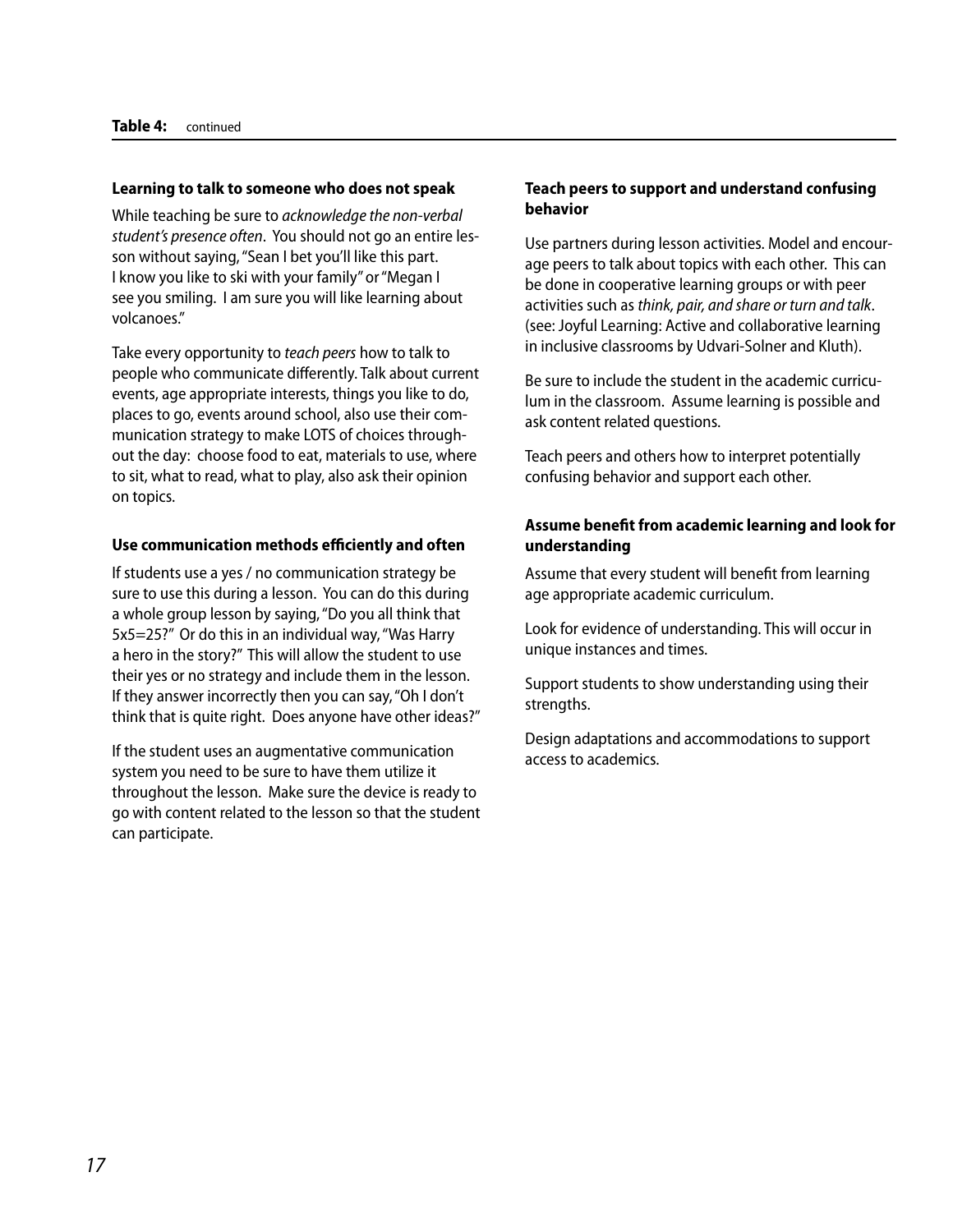